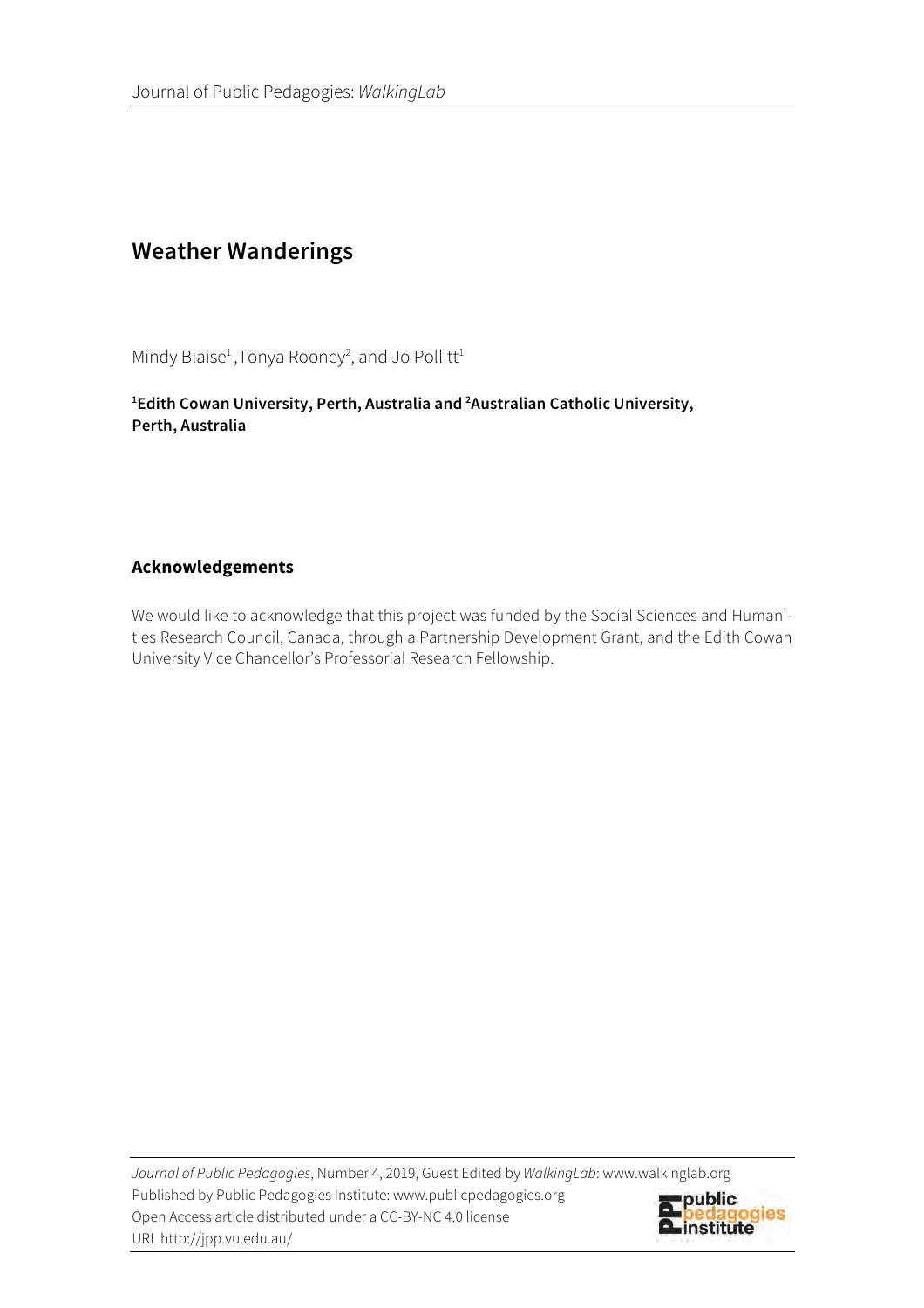We would like to acknowledge that our weather wanderings take place on and with Ngunnawal Country, in what is also now known as Canberra, in the Australian Capital Territory. We draw inspiration from Affrica Taylor's (2013) scholarship, which proposes a common worlds framing (borrowing from Bruno Latour, 2004) that recognises childhood as messy and implicated, situated and differentiated, and entangled within diverse publics. Building on the critical walking scholarship of Stephanie Springgay and Sarah E. Truman (2018), our weather wanderings are part of a broader political project that involves walkingwith place and other species as a strategy to respond to the social and ecological times that children are a part of, not separate from (Blaise, 2017; Blaise and Hamm, 2019; Blaise and Rooney, 2019; Rooney, 2018, 2019; Taylor and Rooney, 2016). In particular, our work interferes with the dominant discourse of developmentally appropriate practices that regulate children's bodies and their environments. More specifically, our weather work ruptures and intervenes into the stronghold that child development has on the field of early childhood education.

We propose weather wanderings as a critical and postdevelopmental intervention (Blaise, 2010) into a developmentally appropriate or child-centred approach to walking. A developmentally appropriate approach emphasises an autonomous, white, able-bodied, middle-class, and developing boy child that discovers and explores the natural world as an external thing to 'know' and control. A developmental approach is concerned with discovery and conquest; legacies of settler colonialism. All too often, in early childhood education, when (and if) children and teachers leave the preschool to go on walks, these quickly turn into destination- and education-focused events that are full of regulation and control (Springgay & Truman, 2019). During these kinds of walks, teachers attend to children's behaviour, safety, and physical capacity, all understood as developing along a linear trajectory of progress towards being able to navigate the world as a capable and competent adult. Planning for a child-centred weather walk usually begins with a large group discussion about the weather as external to a child's body and external to the learning space. Weather is always outside. Children might be asked to recall what the weather felt like on their way to preschool or to look outside the window to determine if it is 'sunny' or 'rainy'. Often, if these weather conditions are considered to cause discomfort (it's too windy, it's too cold, it's too hot, etc.) then a decision is made to stay inside.

In contrast, we re-think both walking as practice and weather as context to propose weather wanderings as a more-than-human pedagogical practice. In doing so, children are viewed as always on the move with-weather, and where the discomforts of weather are seen as generative and always entangled, rather than something to avoid. We resist thinking of the weather as simply an external force that acts upon human bodies, because this fails to acknowledge children's entanglements with the weather world (Ingold, 2015) and denies the implication of certain human actions, such as in the devastating effects of Anthropogenic climate change. Rather, we are reminded by Astrida Neimanis and Rachel Walker's (2014) early weather scholarship that we are all 'weather bodies.' We take from this the idea that not only are children weather bodies, but mice, rabbits, anthills, puddles, grass, trees, rocks, chainsaws, sawdust and dirt are also weather bodies. Our photographs reveal the inseparability of weather bodies that are each weathered differently and yet at the same time are weathering together complex entangled world(s).

We think of our walks as wanderings; this means that bodies flow and meander with weather and generate new wanderings. Weather wanderings expand on Tonya Rooney's (2018; 2019) weather worlding inquiries with children. Weather wanderings interfere with the developmental child because they shift our thinking beyond focusing exclusively on the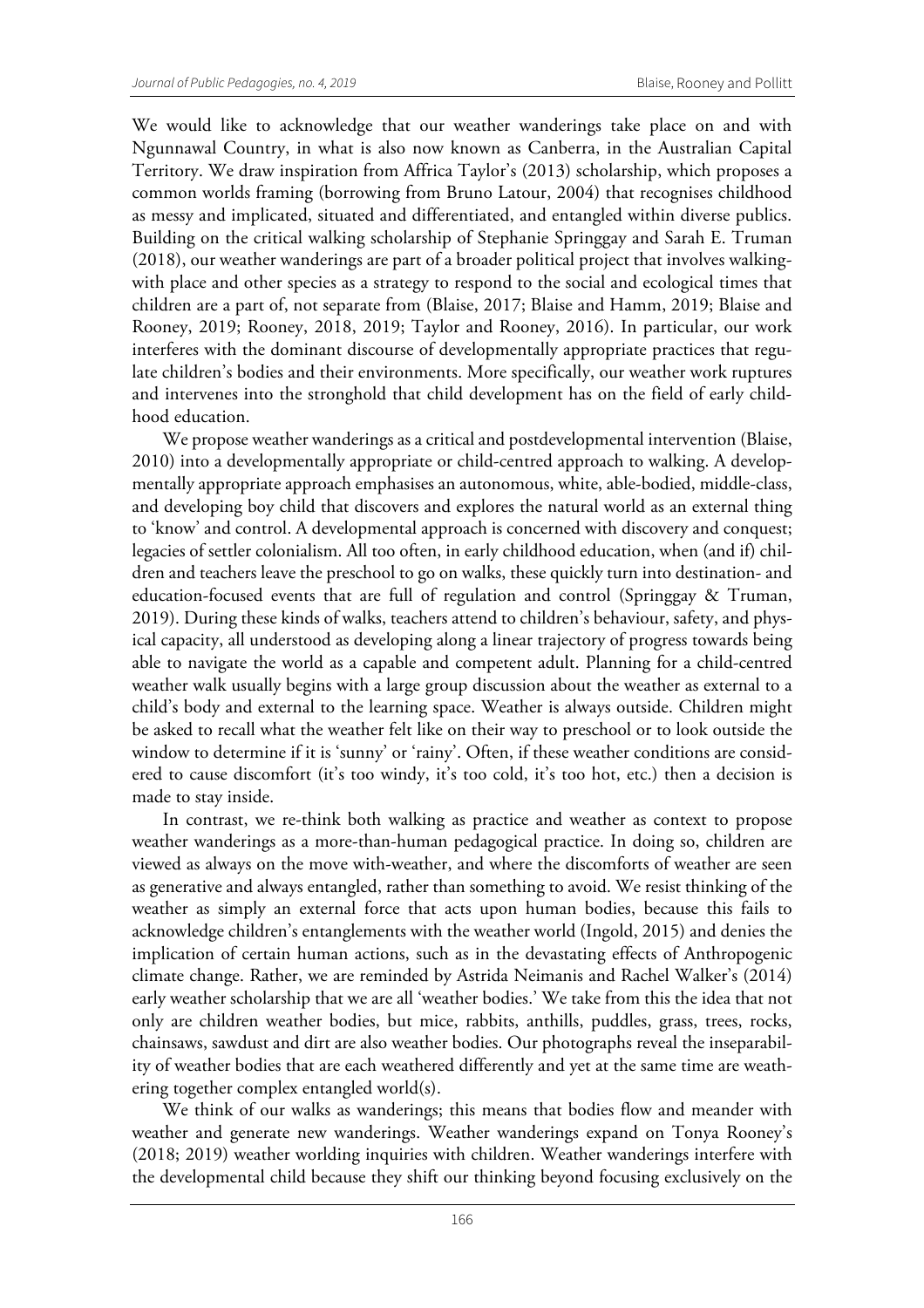human child body, and what they are learning or sensing, to witness the intermingling of weather with place, animals and plants across time and space. Attuning to weather elements (precipitation, humidity, temperature, pressure, cloudiness, and wind) is part of weather wanderings but not with the goal of encouraging scientific thinking and problem-solving about weather. Instead, interest is paid to the various ways weather elements mingle with an array of human and more-than-human bodies as part of all learning. While wandering, attention is paid to the shaping and shifting of landforms and habitats that belong to millions of species and times other than our own. Weather wanderings are an invitation to wonderwith weather; atmospheres and elements move through children's bodies while they move with more-than-human others in worlds that are being shaped by care and carelessness.

We wander: not to watch children progress to the next developmental milestone, nor to see them navigate a weather world where they are at the centre, but, rather, to wonder with unfolding, lively and, sometimes, unruly weathering-with relations. Our weather wanderings are a type of 'slowing down' that Isabelle Stengers (2018) advocates. It renders us attentive (Stengers, 2015), and opens new pathways and possibilities for coming to know the world.

The following photos show how weather wanderings are generative of worldly wonderings. These show a pedagogical practice that activates attunements to the interconnections within the worlds we wander through.

## **Weather Wanderings**

Wrapped up in woollen beanies we run along, our skin breathing in the cold winter air and feet crunching over a dry grassy hillside. Clouds hover. Smooth, damp sticks invite our grasp and help us to notice.



Figure 1: *Wandering*. Photo credit: Authors.

#### **Wandering-with Weathered Bones**

Tiny bones weathering see us winding through unexpected pathways and walking-with multiple histories. Weathered bones stop us, forcing us to pause, bend down, and take notice. "Where did they come from?" "What did they come from?" Temporalities stretch long behind and far ahead. A weather confluence of bones, breath and bending bodies.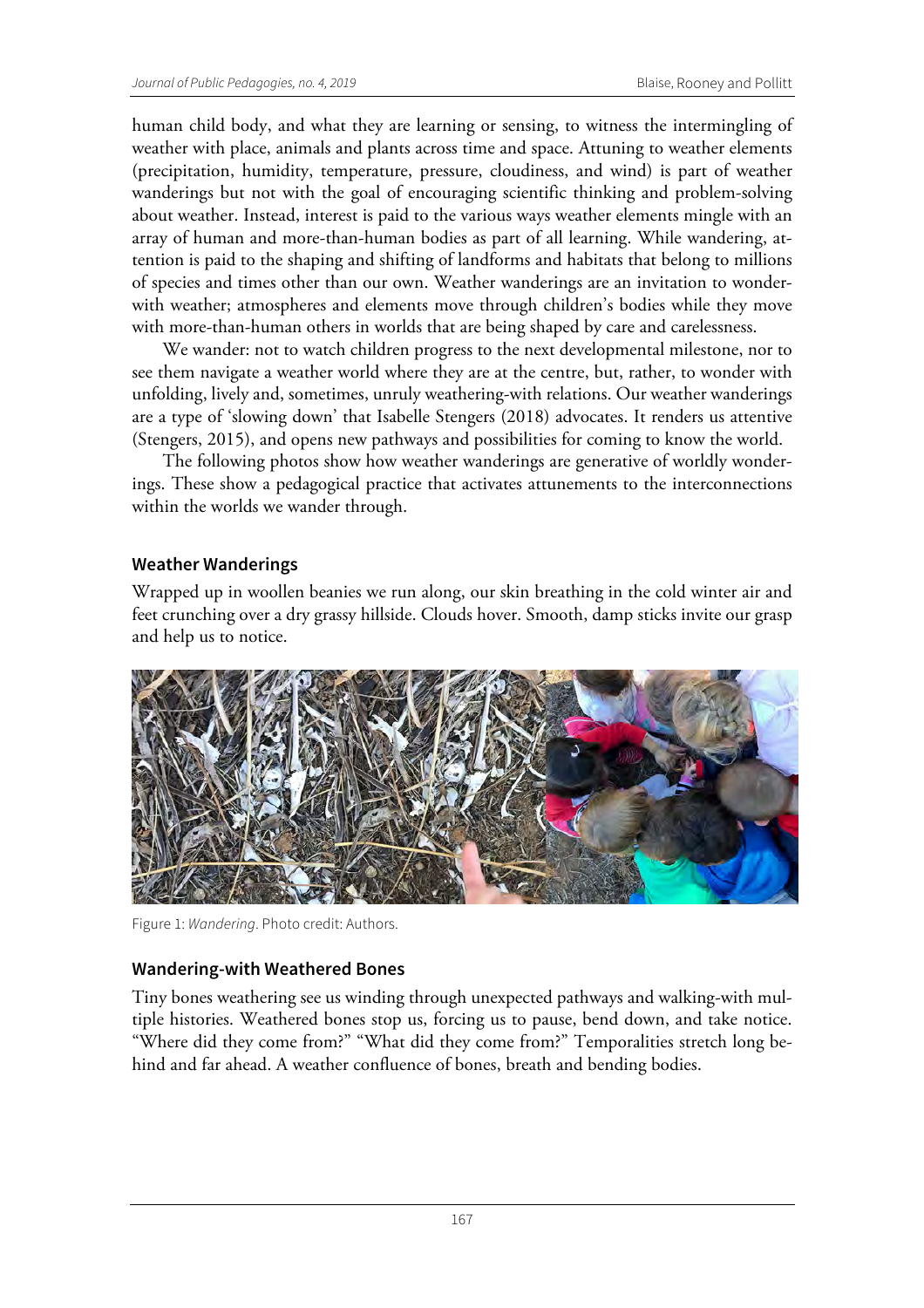

Figure 2: *Findingbones*. Photo credit: Authors.

# **Wonderings on Histories Weathered with Human-Machine Encounters**

Circles on the freshly cut surface of a tree reveal years of weathered histories: rainfall, sunshine, drought, living and dying. Powdery sawdust and crisp eucalyptus scent bring children closer. Children wonder who felled the tree and why. Critters are crawling and marks in the trunk are a reminder that insects too are weathering with trees. Bark wanders with children. It is carried and placed to protect other trees from the chainsaws. Bark is a wandering companion. Times, places, imaginings and weathers weave together.



Figure 3: *Touchingbark*. Photo credit: Authors.

## **Wonderings with Weather**

These and many other weather encounters feature in our wanderings. Children also look up and wonder at the lines in the clouds: 'wind, monster claws or airplane?' they muse. They imagine weather clouds swirling inside their bodies. They wonder at the fate of a dead rabbit we stumble across, partly decayed and weathered on the ground. "Did she die of cold, or just get sick and old?" "Or did a fox get her?" As we wander with weather, curious weather worlds are opened and we come to know this place and others differently.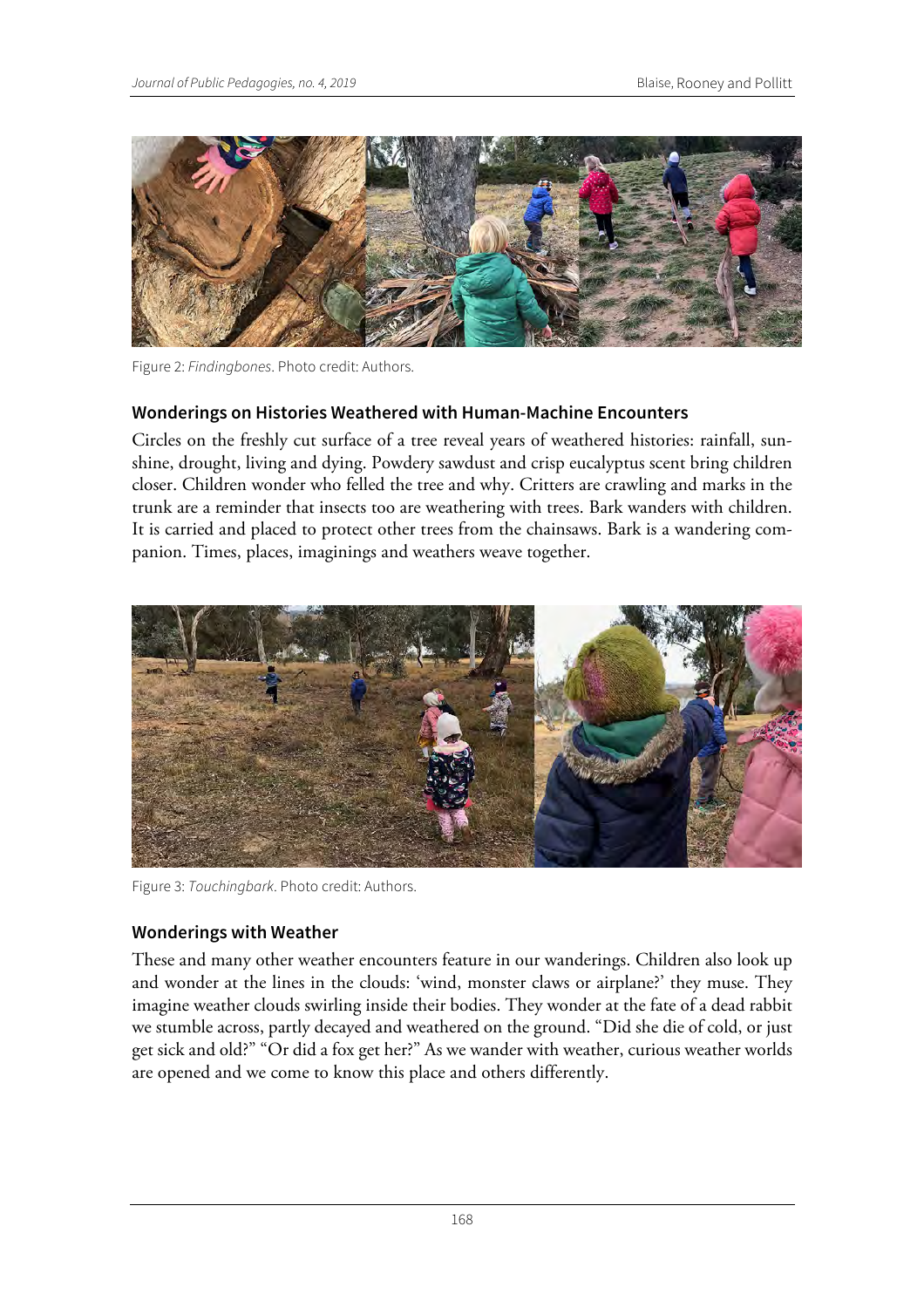# **References**

- Blaise, M. (2010). Creating a postdevelopmental logic for mapping gender and sexuality in early childhood. In S. Edwards & L. Brooker (Eds.), *Engaging play* (pp. 80-95). Buckingham, England: Open University Press.
- Blaise, M. (2017). Walking-with the more-than-human: Bodies in the making [blog post]. Retrieved from https://walkinglab.org/category/residencies/

Blaise, M., & Hamm, C. (2019). Shimmering: Animating multispecies relations with Wurundjeri Country. In D. Hodgins (Ed.), *Feminist research for 21st century childhoods: Common world methods* (pp. 93-100). London, UK: Bloomsbury.

- Blaise, M., & Rooney, T. (2019). Listening to and telling a rush of unruly natureculture gender stories. In F. Nxumalo and C. Brown (Eds.), *Disrupting and countering deficits in early childhood education* (pp. 134-146). New York, NY: Routledge.
- Ingold, T (2015). *The life of lines*. Oxon, UK: Routledge.
- Latour, B. (2004). *Politics of nature: How to bring the sciences into democracy*. Cambridge, MA: Harvard University Press.
- Neimanis, A., & Walker, R. (2014). Weathering: Climate change and the "thick time" of transcorporeality. *Hypatia, 29*(3), 558–575. DOI:10.1111/hypa.12064
- Rooney, T. (2018). Weather worlding: Learning with the elements in early childhood. *Environmental Education Research, 24*(1), 1-12. DOI: 10.1080/13504622.2016.1217398
- Rooney, T. (2019). Weathering time: Walking with young children in a changing climate. *Children's Geographies, 17*(2), 177-189. DOI: 10.1080/14733285.2018.1474172
- Springgay, S., & Truman, S. E. (2018). *Walking methodologies in a more-than-human world: WalkingLab*. New York, NY: Routledge.
- Springgay, S., & Truman, S. E. (2019). Counterfuturisms and speculative temporalities: Walking research-creation in schools. *International Journal of Qualitative Studies in Education, 32*(6), 547-559.
- Stengers, I. (2015). *In catastrophic times: Resisting the coming barbarism*. Milton Keynes, UK: Open Humanities Press in collaboration with meson press, Hybrid Publishing Lab, Leuphana University of Lüneberg.
- Stengers, I. (2018). *Another science is possible: A manifesto for slow science*. Medford, MA: Polity Press.
- Taylor, A. (2013). *Reconfiguring the natures of childhood*. London, UK: Routledge.
- Taylor, A., & Rooney, T. (2016). 'Walking with wildlife in wild weather times: A common world childhoods research collective blog' [blog post]. Retrieved from https://walkingwildlifewildweather.com/